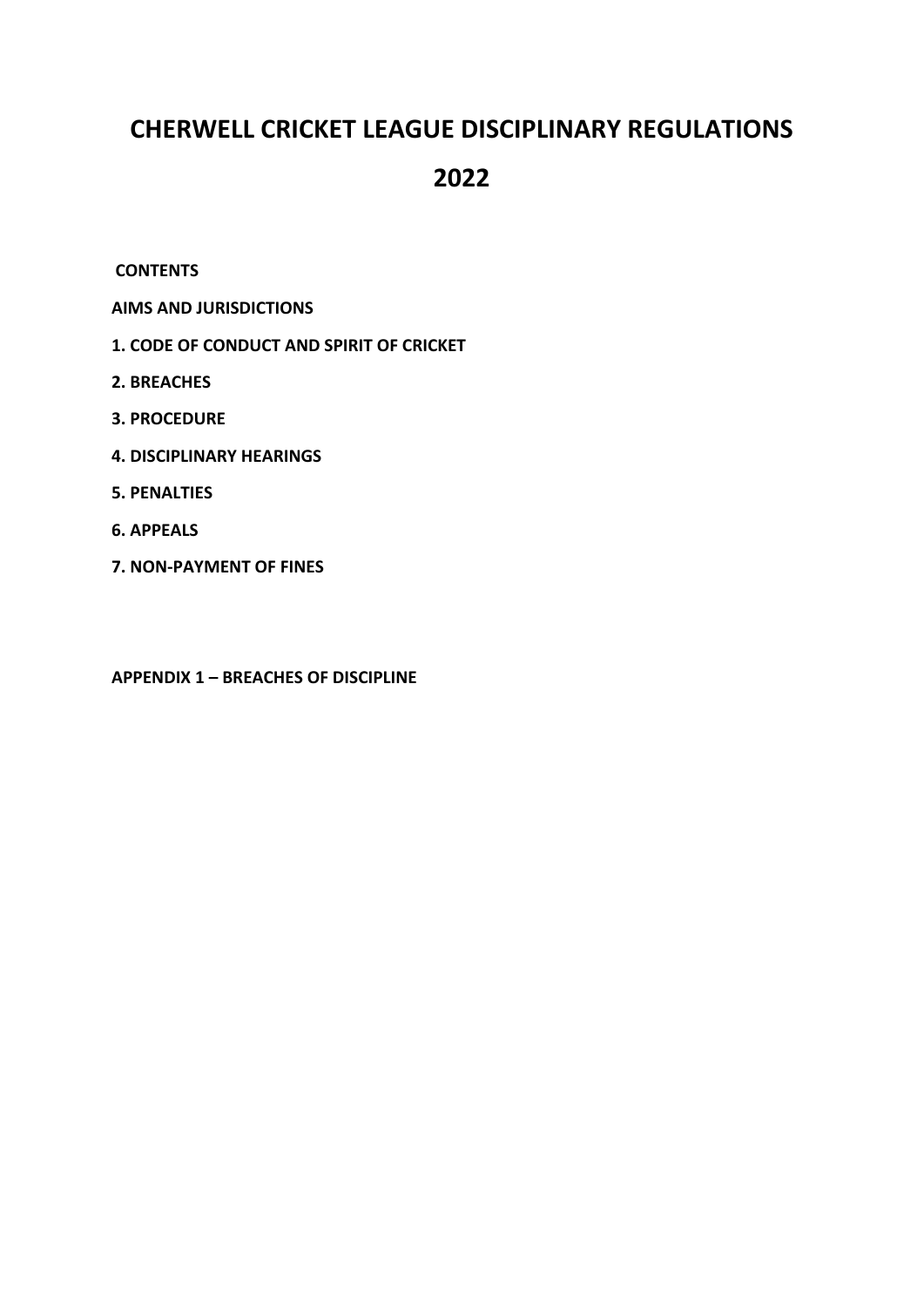## **1. AIMS AND JURISDICTION**

1.1. The England & Wales Cricket Board (ECB) is committed to maintaining the highest standards of behaviour and conduct. The Cherwell Cricket League (henceforth identified in this document as The League) operating within the jurisdiction of the ECB, take this commitment very seriously.

1.2. To this end, these discipline regulations, incorporating major parts of the ECB Model Code of Conduct and The Spirit of Cricket, have been adopted by The League.

1.3. The regulations shall be complied with by all those who participate under the jurisdiction of the League's Management Committee. The regulations shall apply to any player at any club, club officials or the club itself at any level, under the auspices of the League. (see section 1.5). Any reference to a player(s) in this document refers to a player(s) of any gender.

1.4. The regulations are intended to provide assistance and uniformity to all clubs in dealing with any alleged breach of the Code of Conduct and The Spirit of Cricket and are aligned to ECB Non-First Class procedures.

1.5. Any club which fails to take all reasonable steps to ensure the proper conduct of its players, officials, members and/or spectator in all matters for which the club or its committee is responsible, or acts in any way which is prejudicial or detrimental to the interests or reputation of the League, breaches this Code of Conduct.

1.6. There is nothing in this Code preventing or discouraging clubs from applying additional or stronger sanctions against offenders than those appearing within the Code, whether or not they are the subject of a discipline report. To this end, it is important that clubs have their own code of conduct and disciplinary procedures in place.

1.7. For the purposes of these regulations, the expression 'player' shall throughout this document be deemed to mean and include not only any player of any gender but also any member, official or spectator of any club in any incident of alleged misconduct occurring on any part of a cricket ground or building and not merely the field of play.

1.8. These regulations may be temporarily amended or added to in the event of a national situation and/or as directed by the English ECB. In that case, clubs will be circulated in advance with the amendment(s)/addition(s).

## **2. CODE OF CONDUCT AND SPIRIT OF CRICKET**

## **2.1. Code of Conduct**

2.1.1. The League is committed to maintaining the highest standards of behaviour and conduct at cricket matches both on and off the field. All clubs and players, by virtue of their registration with the League, explicitly agree to abide by this Code of Conduct, which incorporates the Spirit of Cricket, and are bound by the provisions in these Regulations.

2.1.2. The captains are responsible at all times for ensuring that play is conducted within the Spirit of Cricket as well as within the Laws.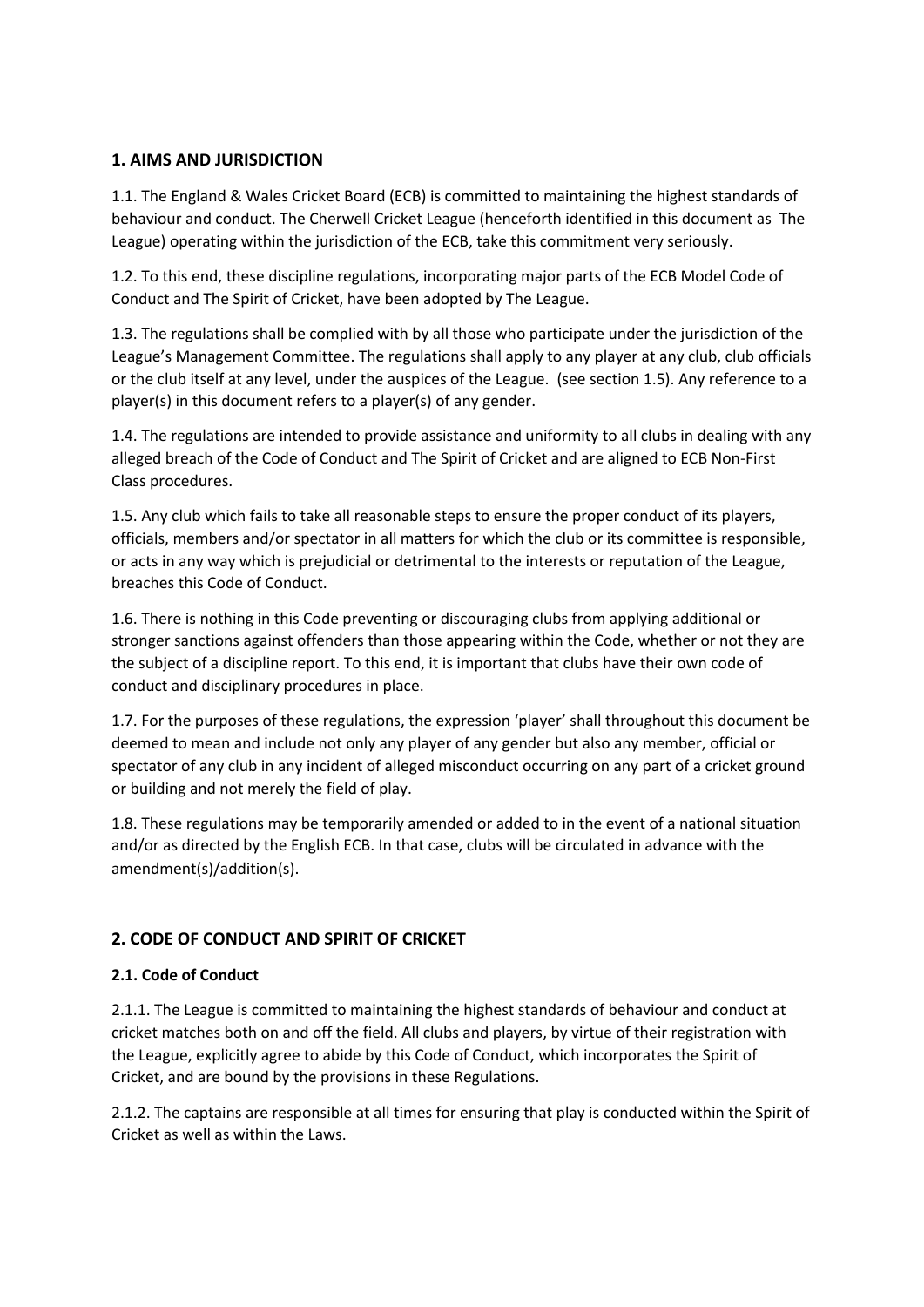2.1.3. Players and club officials must at all times accept the umpire's decision. Players and club officials must not show dissent at the umpire's decision or react in a provocative or disapproving manner towards another player or a spectator.

2.1.4. Players and club officials shall not intimidate assault or attempt to intimidate or assault an umpire, another player, a club official or a spectator.

2.1.5. Players and club officials shall not use crude and/or abusive language , nor make offensive gestures or hand signals, nor deliberately distract an opponent.

2.1.6. Players and club officials shall not use language or gestures that offend, insult, humiliate, intimidate, threaten, disparage or vilify another person on the basis of that person's race, religion, sexual orientation, colour, descent or national or ethnic origin.

2.1.7. Players and club officials shall not use or in any way be concerned in the use or distribution of illegal drugs.

2.1.8. Players and club officials shall not make any public or media comment which is detrimental to the League, clubs, umpires, fellow players or the game in general. In this instance, media shall include press, radio, television, external websites, **Cherwell League website including Match and Captain's reports, club websites, social networking sites** and club match programmes

2.1.9. Players and club officials shall not disclose or comment upon any alleged breach of this Code.

2.1.10. Clubs must take adequate steps to ensure the good behaviour of their players, officials, members and spectators.

## **2.2. Spirit of Cricket**

**Cricket is a game that owes much of its unique appeal to the fact that it should be played not only within its Laws, but also within the Spirit of the Game. Any action which is seen to abuse this spirit causes injury to the game itself. The major responsibility for ensuring the spirit of fair play rests with the captains.** 

2.2.1. There are two Laws which place the responsibility for the team's conduct firmly on the captain.

*Responsibility of Captains Law 1.4 The captains are responsible at all times for ensuring that play is conducted within the Spirit of the Game as well as within the Laws.* 

*Player's Conduct Law 42 In the event of any player failing to comply with the instructions of an umpire, criticising his decision by word or action, showing dissent, or generally behaving in a manner which might bring the game into disrepute, the umpire concerned shall in the first place report the matter to the other umpire and to the player's captain, requesting the latter to take action.* 

## **2.2.2. Players**

Captains and umpires together set the tone for the conduct of a cricket match. Every player is expected to make an important contribution to this.

### **2.2.3. Fair and Unfair Play**

According to the Laws the umpires are the sole judges of fair and unfair play. The umpires may intervene at any time, and it is the responsibility of the captain to take action where required.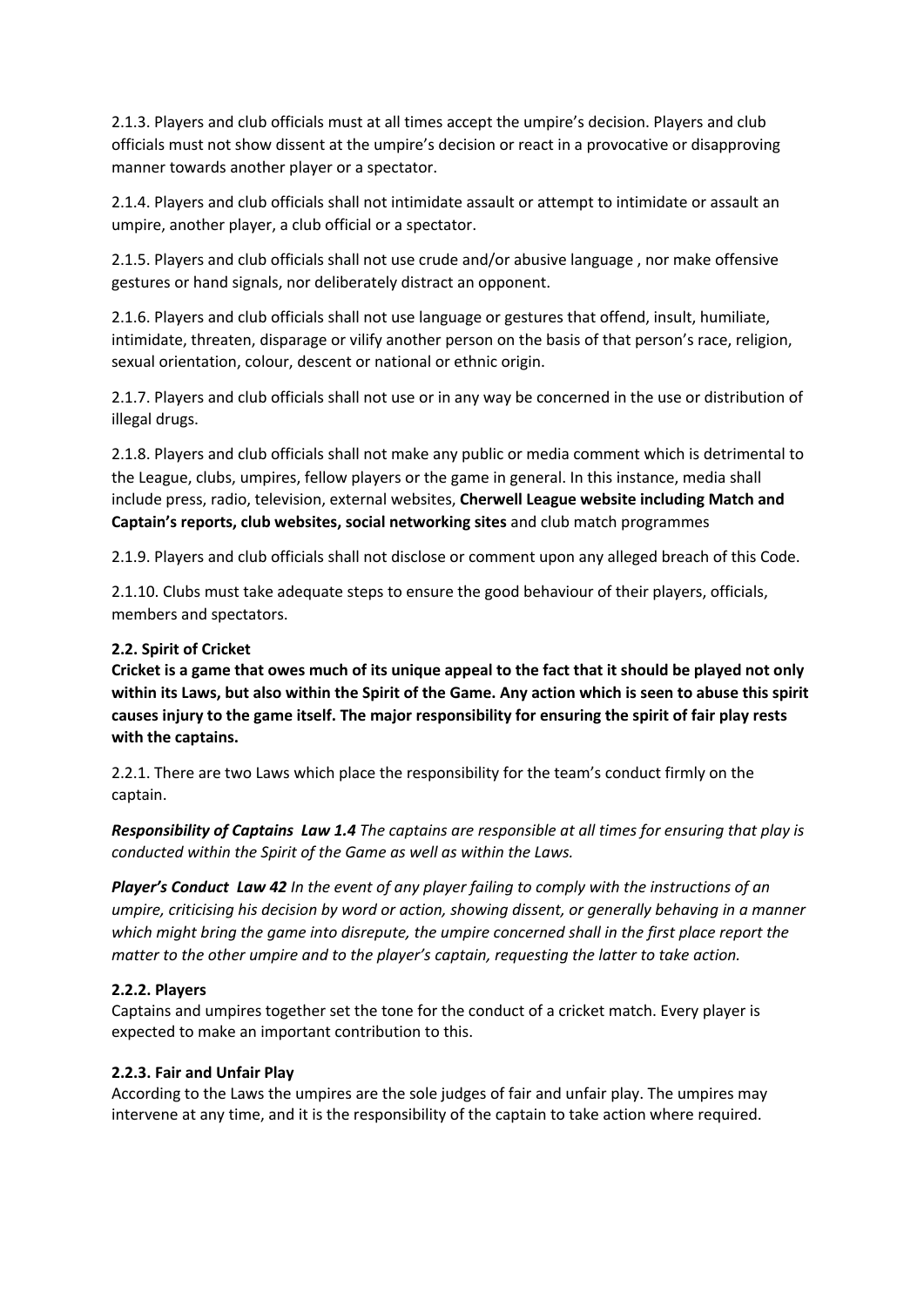## **2.2.4. The umpires are authorised to intervene in cases of:**

Time wasting Damaging the pitch Dangerous or unfair bowling Tampering with the ball Any other action that they consider to be unfair

## **2.2.5. The Spirit of the Game involves RESPECT for:**

Your opponents Your own captain and team The role of the umpires The game's traditional values

2.2.6. It is against the Spirit of the Game: To dispute an umpire's decision by word, action or gesture To direct abusive language towards an opponent or umpire To indulge in cheating or any sharp practice, for instance:

- Appeal knowing the batsman is not out
- Advance towards an umpire in an aggressive manner when appealing
- Seek to distract an opponent either verbally or by harassment

## **2.2.7. Violence**

There is no place for any act of violence on the field of play.

2.3. Failure to comply with the provisions of the Code of Conduct may lead to disciplinary action, irrespective of a proven breach being related to a match not under the jurisdiction of the League.

## **3. BREACHES**

3.1. A breach of the disciplinary regulations occurs when:-

a. Any player in the course of, or in connection with a match, offends against the Code of Conduct or acts at any time to prejudice the good name or interests of the League b. Any club fails to properly control or discipline its players, officials and spectators or acts in a manner prejudicial to the good name or interests of the League.

The Disciplinary Panel may decide to refer any breach(es) to the main Cherwell Cricket League Committee.

3.2. Any player or club committing such a breach shall be liable to penalties in the manner prescribed in this document.

3.3. A breach of the Code of Conduct will normally be categorised as Level 1, 2, 3 or 4, as set out in Appendix 1.

### **3.4. Reporting of Breaches**

3.4.1. In accordance with current Law 42 (MCC Laws of Cricket), for a first offence of a Level 1 breach of the Code of Conduct in a match, the umpire(s) should warn the player as to his future conduct and advise the player and the captain that a report will be made to the Disciplinary Panel and any repetition in the match by any player from their team will result in a formal report.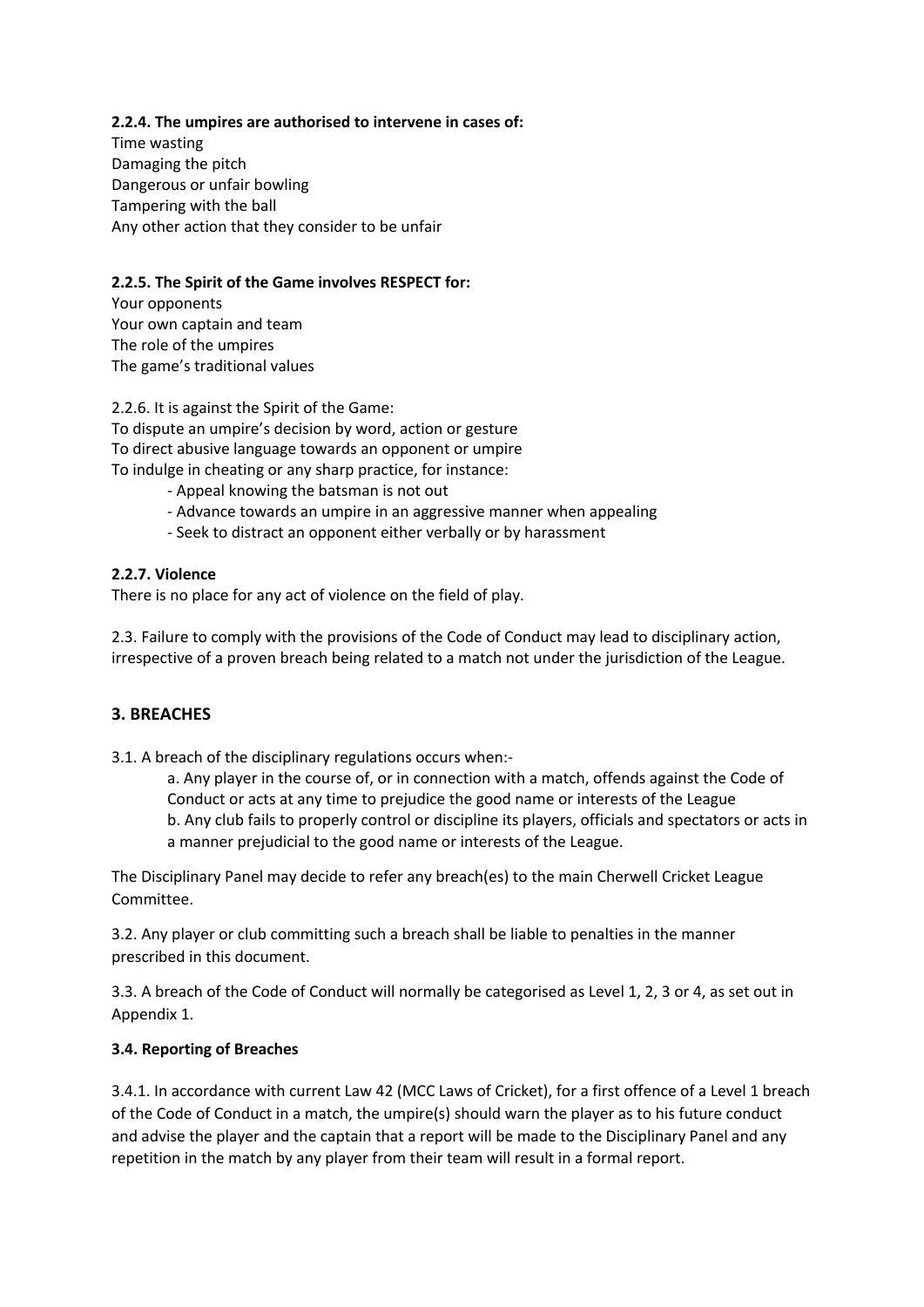3.4.2. If any player receiving such a warning then commits a further Level 1 breach in the match, the umpire(s) will advise the player and their captain that they will be submitting a formal report and take any other appropriate action according to current Law 42 (MCC Laws of Cricket) or that Law as amended by the League Playing Regulations.

3.4.3. Should the umpire(s) consider that the first offence of a Level 1 breach is sufficiently serious, they have the authority to decide to submit a formal report without having previously issued any warning. The player and his captain should be advised accordingly.

3.4.4. In all instances of any perceived Level 2, 3 or 4 breach, the umpire(s) must complete a formal report.

3.4.5. All reports should be submitted using the relevant standard discipline report form.

## **4. PROCEDURE**

4.1. Notification that a report is to be submitted following any alleged breach of the Code of Conduct must first be advised, by the umpire(s), to the player and his captain or an executive of the player's club, on the day of the alleged offence, prior to leaving the ground.

4.2. Any such alleged breach of the Code of Conduct subject to a report (to be known as 'a complaint') will then be notified by telephone and written report by the complainant to the Umpires' Secretary (or his nominated deputy) **within 24 hours** of the end of the match. The Umpires' Secretary will inform the Disciplinary Chairman (or his nominated deputy) including the report(s). The report(s) will be forwarded to the Secretary of the offending club for their response including any actions the offending club have or will be taking along with any comments, mitigations or views of the incident. The Disciplinary Chairman and /or Disciplinary Panel will take account the response before the imposition of a penalty. The response from the Club should be sent to the Disciplinary Chairman (or his nominated deputy) within 72 hours of the request.

4.3 The level of the breach of discipline along with the appropriate penalty will be agreed by the Discipline Chairman, the Umpire's Secretary (or their nominated deputies) and one other independent member of the League Management Committee ( as appointed by the Disciplinary Chairman). In the case of **Level 1** and **Level 2** breaches, this shall, **as a minimum**, be a two match (Level 1) or three match (Level 2) ban to be effective immediately. Part or all of any ban may be suspended.

Any level of complaint may be subject to a full Disciplinary Hearing, however **Level 3** or **4** complaints will **automatically** be subject to a full Disciplinary Hearing.

4.4. The Disciplinary Chairman or his nominated deputy shall, as soon as reasonably practicable, inform the Secretary of the club against whom the complaint has been made and the penalty imposed.

4.5. The Disciplinary Chairman will record the complaint and penalty and these will be held on the League's file for a period of **Five seasons**

4.6. Any match bans imposed by the League and/or club under paragraphs 4.2 and 4.4. above shall be advised in writing to the relevant club's County Board. **Players should understand that match bans will normally apply to all cricket played under the auspices of ECB.**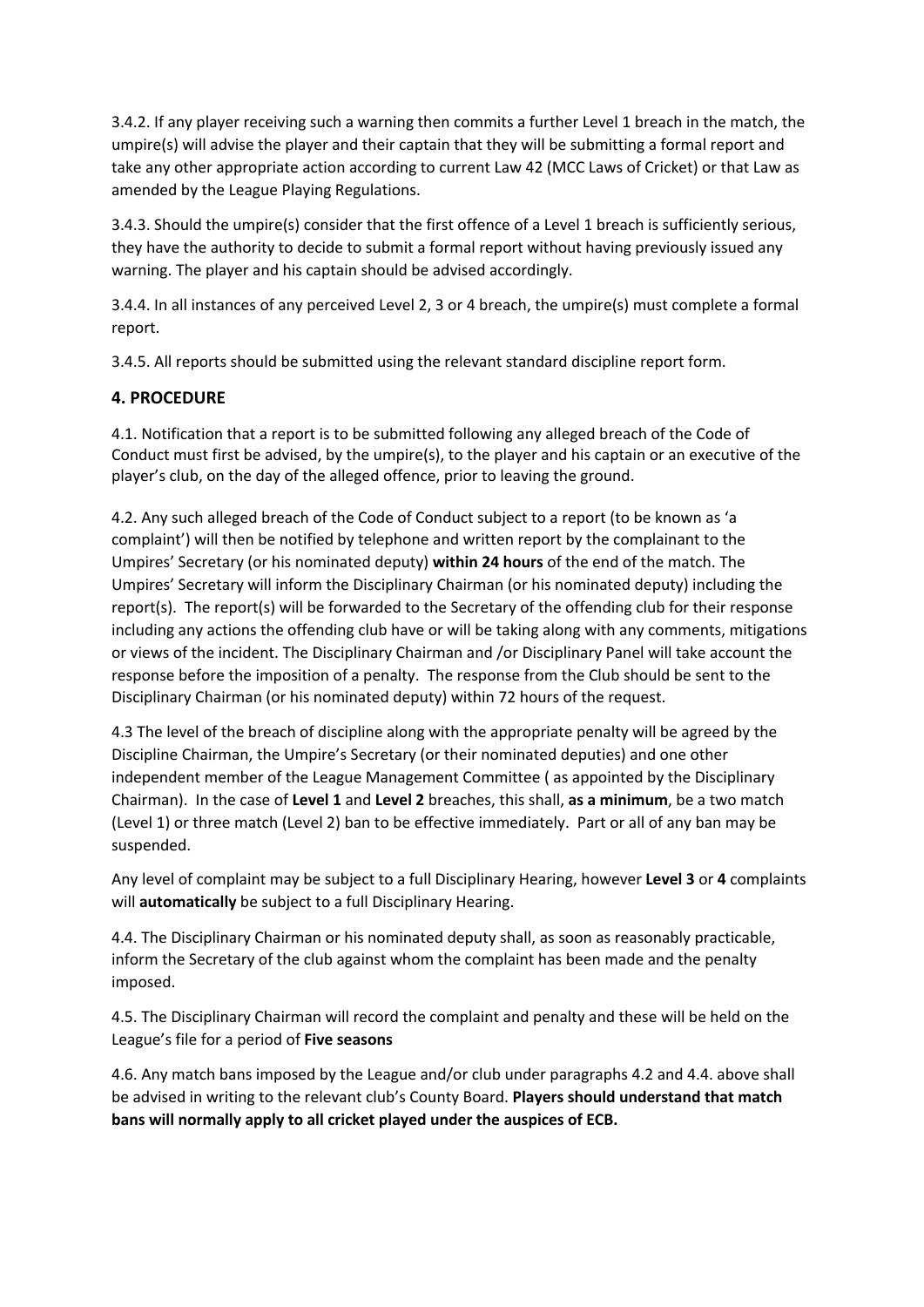4.7. In the case of an incident involving a player under the age of 18 years old, the League's and County Board Welfare Officers will immediately be informed. In such circumstances, the incident may be regarded as: a. A welfare and child protection case or b. An outright disciplinary case.

4.8. If the incident is being investigated by another organisation (e.g. the Police, ECB Welfare Department, County Board Welfare Department etc.) the League will await the outcome of that investigation before beginning the formal disciplinary process but shall have the power to suspend the player concerned for the duration of any external investigation. Any playing weeks missed as a result of any suspension shall be taken into consideration when deciding on any penalty to be applied.

## **5. DISCIPLINARY HEARINGS**

5.1. In any case which is referred for a Disciplinary Hearing, the Disciplinary Chairman shall convene the hearing where practicable within 14 days of the decision to refer. Any delay may only be granted at the discretion of the Chairman of the Disciplinary Hearing.

5.2. Where a charge against a player and/or club is referred to a disciplinary hearing, the captain and club may be charged separately under their responsibilities as set out in the Code of Conduct above.

5.3. At least seven days' notice in writing of the hearing shall be given to the player via his club Secretary. In the case of a club, its Secretary shall be so notified. The notice shall specify the alleged breach(es) of the Code of Conduct above.

5.4. The accused player or club shall be entitled:

- To submit written statements ahead of the hearing
- To attend the hearing
- To state his case (in the case of a club, by its Secretary or other official)
- To be supported by a colleague and to call witnesses.

5.5. If the player or club is to have representation present at the hearing then the details of that representation must be given to the Disciplinary Chairman not less than 48 hours before the date of the hearing.

5.6. The Hearing shall be conducted by a Disciplinary Panel appointed by the Disciplinary Chairman and shall consist of not less than three persons and not more than five persons. None of the Panel should be connected with the player, the club or their opponents at the time of the alleged breach, or a club which might directly benefit from any disciplinary action. The League may make use of a relevant Cricket Board's Independent Disciplinary Panel to conduct the Hearing. The Disciplinary Chairman (or his appointed Deputy) will attend any Hearing in an at least advisory capacity.

5.7. A club or player involved in disciplinary proceedings will be solely responsible for meeting such costs or expenses as it or they may incur, including the cost of any legal or other representation.

5.8. The standard of proof shall be on the balance of probabilities rather than the criminal standard of beyond reasonable doubt.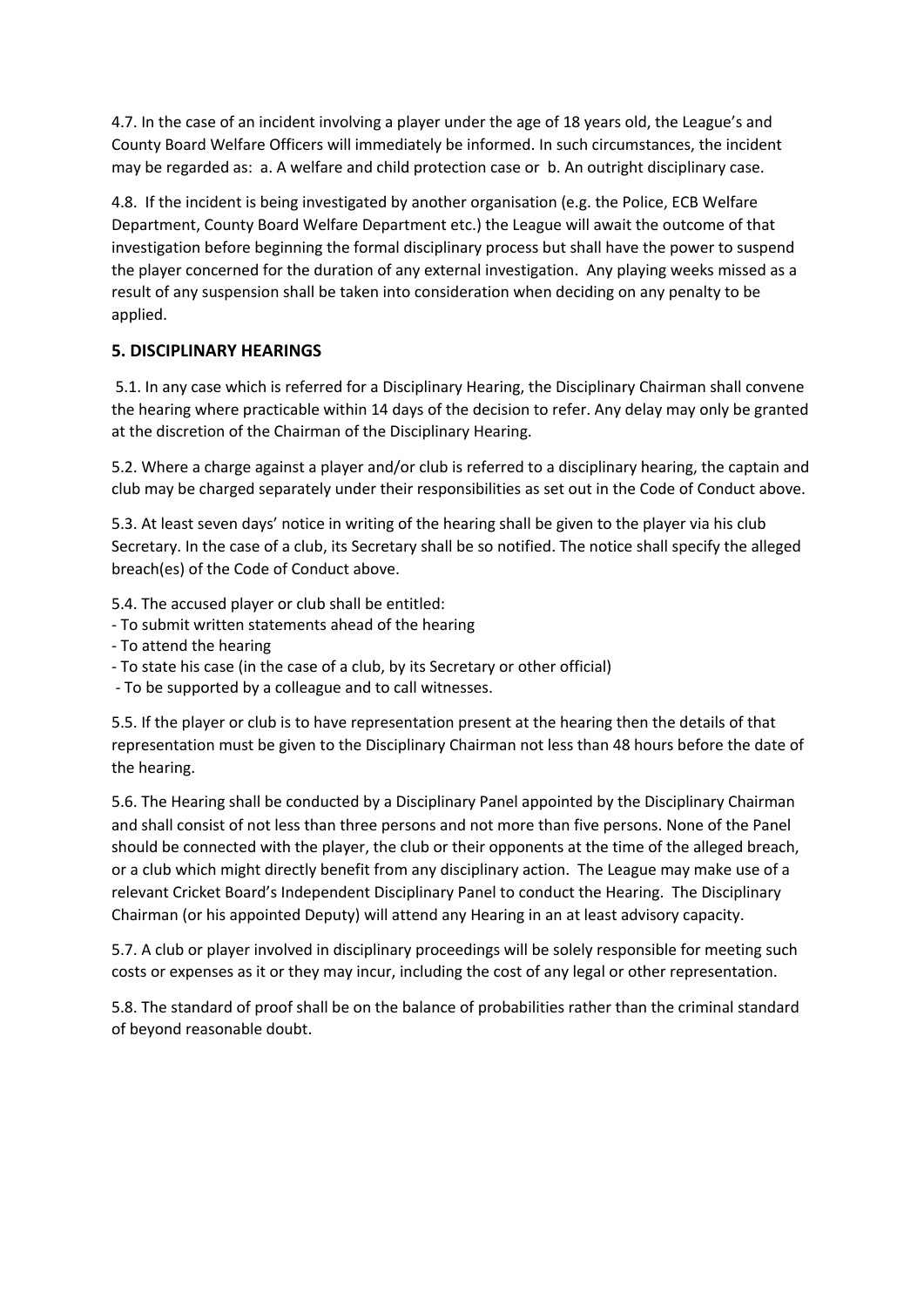## **6. PENALTIES**

6.1. **As a guideline**, the following penalty bans should be expected to be imposed for any complaint, including those proved at a disciplinary hearing:-

Level 1 2 to 6 playing weeks (and/or matches) Level 2 3 to 8 playing weeks (and/or matches) Level 3 4 to 10 playing weeks (and/or matches) Level 4 A minimum of 10 playing weeks (and/or matches)

Any number of the weeks (and/or matches) may be suspended, including carried over to apply in the following season.

All penalties will include a warning as to further conduct and may require the player to submit appropriate letter(s) of apology within a specified time.

**The number of playing weeks (and/or matches) refers to the weeks in which Cherwell Cricket League matches are scheduled to be played and defines the length of the ban. In most cases, players who are banned from playing in the Cherwell League will also be banned from playing in any other games played under the auspices of the ECB during that time. Matches played in other competitions during that period (even if under the auspices of the ECB) do not count towards the total of banned matches.** 

6.2. Where applicable, penalties will be carried over to apply in the following season including any suspended penalties.

6.3. Where the complaint is not referred to a Disciplinary Hearing, repeated infringements, listed on umpires' reports and on record with the League, by an individual player or by a Club may still result in additional penalties as laid out in 6.4 below.

6.4. If at a hearing a breach of the Code of Conduct is proved, the Disciplinary Panel shall have the power to impose one or more of the following penalties, together with such order as to costs as it deems appropriate:

### **In the case of a player:-**

- To require the player to submit appropriate letter(s) of apology within a specified time
- To record a reprimand and to give a warning as to future conduct
- To suspend the player for one or more matches, or for a stated period of time
- To deduct League points from the player's team
- To expel the player from the League

### **In the case of a club:-**

- To require the club to submit appropriate letter(s) of apology within a specified time
- To record a reprimand and to give a warning as to future conduct
- To impose a fine
- To deduct League points from the club's team
- To expel the club from any competition of the league
- To relegate to any lower division of the League or to a 'linked' league
- 6.5. The following factors will be taken into account when determining the penalties to be imposed:

a. If the accused player/club has pleaded guilty

b. The Club's and/or the player's disciplinary record over the previous five seasons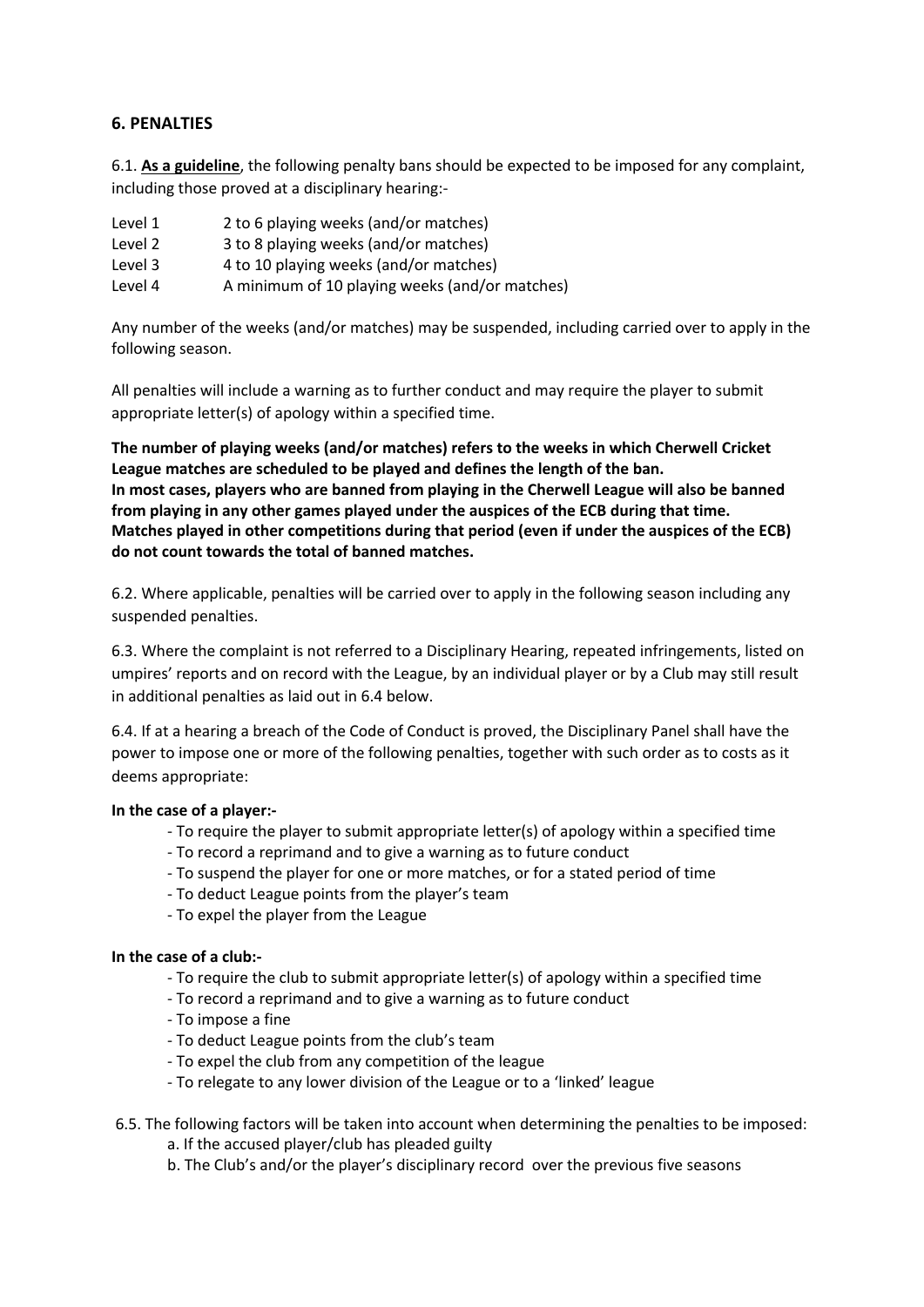c. If the player is also the captain

d. The conduct of the player subsequent to him being warned and told that he will be reported

e. If an appeal is considered to be spurious and/or intended to delay any sanctions in order to benefit the club/team/player concerned

6.6. In addition, where an individual behaves inappropriately or fails to respect the formality at any level during a Disciplinary hearing, the Disciplinary Panel assumes the right to impose further corrective actions or penalties as it sees fit.

6.6.1 Where a representative and/or witness(es) behaves inappropriately or fails to respect the formality at any level during a Disciplinary hearing this can be dealt with under the code by having a separate hearing.

6.7. The Disciplinary Panel shall have the power to suspend the operation of any part, or all, of the penalty it imposes for such period and subject to such terms and conditions it deems appropriate.

6.8. Decisions of the Disciplinary Panel (a finding that a complaint is proved or not proved or a decision on penalty) shall be by majority vote; where necessary the Disciplinary Panel Chairman shall have a casting vote.

6.9. The League shall report match bans in writing to the relevant club's County Board for national circulation. Players should understand that match bans will normally apply to all cricket played under the auspices of ECB – for clarification see 6.1 above. The Cherwell Cricket League will also recognise suspensions from other Leagues.

6.10. Information about penalties imposed under these discipline regulations shall be shared with individuals at the Club and relevant County Board(s) on a need to know basis, for example with parties who need to be informed in order to give effect to the penalty.

6.11. Information about match bans held by a County Board shall be shared with other clubs only for the purposes of ensuring recognition of penalties by other clubs.

6.12. Individuals subject to these Discipline Regulations must be made aware by their clubs that by playing in matches under the jurisdiction of Cherwell Cricket League they agree that information about penalties imposed on them may be shared with the relevant County Boards, other clubs and bodies and on the Cherwell Cricket League website.

## **7. APPEALS**

7.1. Appeals shall only be allowed against an automatic ban/penalty instigated for a Level 1 or 2 offence on the grounds of mistaken identity, misrepresentation or failure of the umpires to follow the procedures in Paragraph 4 above.

7.2. Where a breach of the Code of Conduct has been proved at a Disciplinary Hearing, a player or club shall have the right of appeal. Where a player and his club are appealing in relation to the same incident, they must do so separately.

7.3. A notice of appeal setting out the grounds must be given in writing to the Disciplinary Chairman within seven days of the decision of the Disciplinary Panel, together with a deposit of £50 for an appeal by a player or by a club. This deposit may be forfeited if the original decision of the Disciplinary Process is upheld.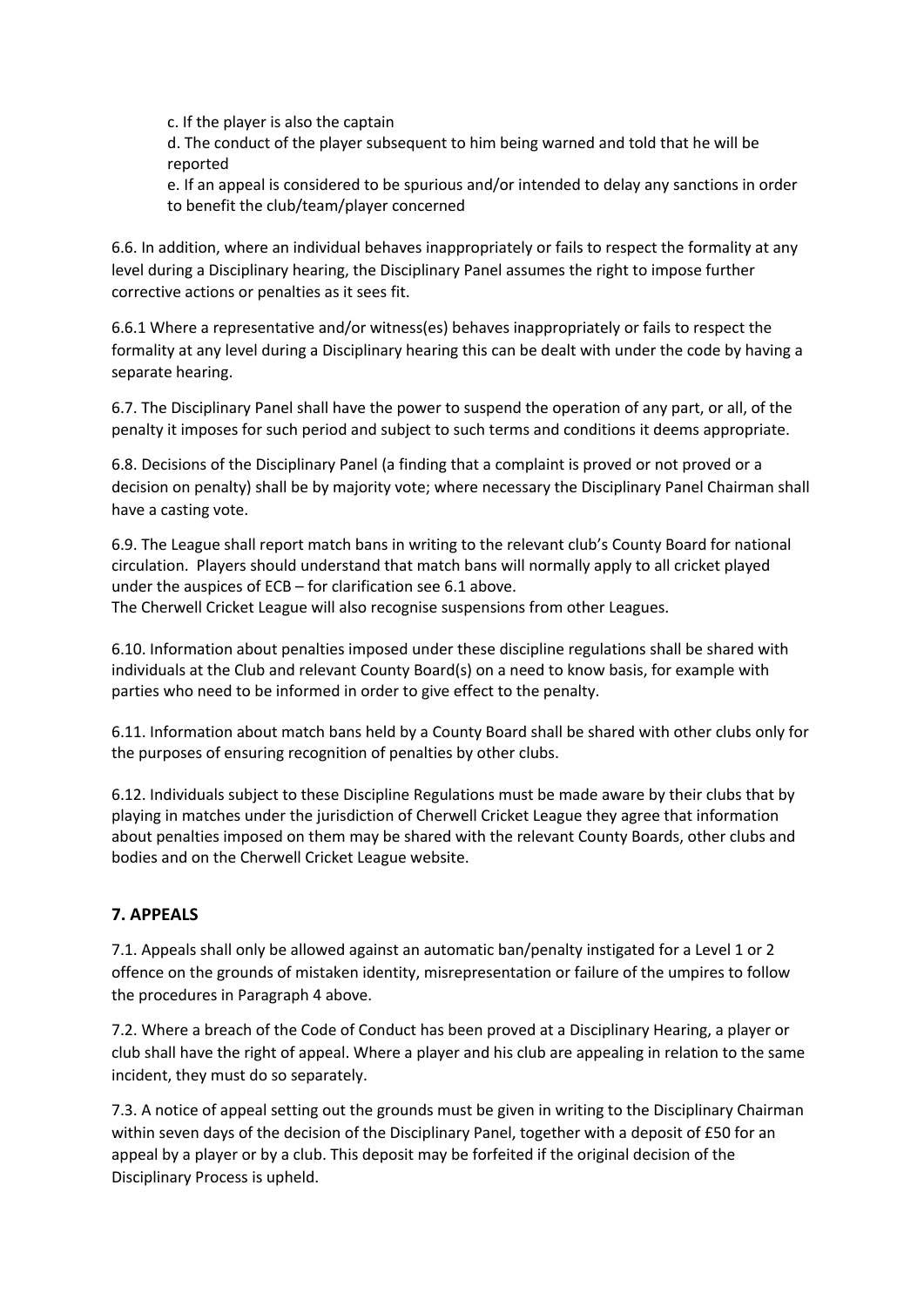7.4. If a notice of appeal is given, the penalty shall not take effect pending the hearing of the Appeal, which shall take place as soon as is practicable and in any event within 14 days of receipt of notice of the appeal.

7.5. The Appeal shall be by way of a new hearing before a different Panel. The Appeal Panel shall be appointed by the Disciplinary Chairman and shall consist of not less than three persons and not more than five persons. None of the Panel should be connected with the individual or the club or their opponents, or a club which might directly benefit from any disciplinary action or have been a member of the original Disciplinary Panel. The League may make use of the Oxfordshire Independent Disciplinary Panel to conduct the Appeal or any other relevant County Independent Disciplinary Panel. The Disciplinary Chairman (or his appointed Deputy) will attend any Appeal in an advisory capacity.

7.6. The player or club shall have the same entitlements as set out in Paragraph 5.4 above.

7.7. If the player or club is to have representation present at the hearing then the details of that representation must be given to the Disciplinary Chairman not less than 7 days before the date of the hearing.

7.8. Non-attendance at a hearing of the Appeals Panel by the club or person that submitted the appeal without good and valid reason for such non-attendance will automatically result in forfeiture of their right of appeal.

7.9. The Appeals Panel may confirm, vary or reverse the decision of the Disciplinary Panel and it shall have the power to increase the penalty and award costs of the Appeal hearing and forfeit the whole or part of the deposit. Decisions of the Appeal Panel shall be by majority vote; where necessary, the Chairman shall have a casting vote.

7.10. The decision of the Appeals Panel or, if no appeal, of the Disciplinary Panel, shall be final and binding.

## **8. NON PAYMENT OF FINES**

8.1. Any fine levied under these procedures or imposed for the breach of any match rule must be paid to the Treasurer of the League within twenty-eight days of the Club being notified of such fine.

8.2. Any fines still outstanding at the end of that period shall be increased by 100% of the original fine, when the Secretary or Chairman of the offending Club shall be notified to the effect that the fine is outstanding. They will be given a reminder that if after a period of fourteen days from that reminder, the fine is still outstanding, the offending Club could face suspension from the League.

*Continue down to Appendix 1.*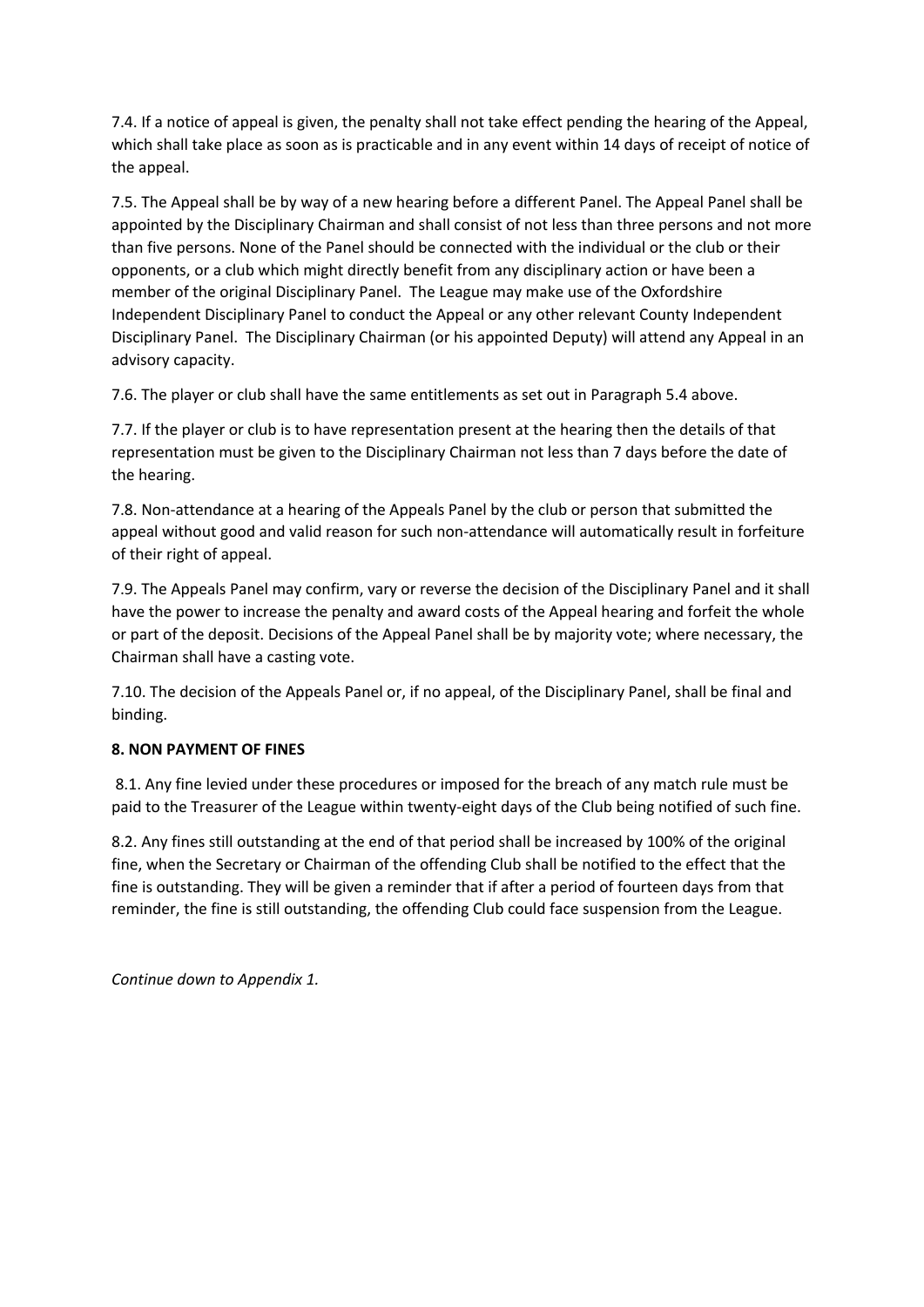## **APPENDIX 1 – BREACHES OF DISCIPLINE**

Certain conduct, whether on or off the field of play of play, amounting to a breach of the Laws of Cricket and/or the Spirit of Cricket has been categorised into 4 levels which are set out below. *It should be noted these are guidelines only:-*

## **Level 1**

a) wilfully mistreating any part of the cricket ground, equipment or implements used in the match

b) showing dissent at an umpire's decision by word or action

c) using language that in the circumstances is obscene, offensive or insulting

d) making an obscene gesture

e) appealing excessively

f) advancing towards an umpire in an aggressive manner when appealing

g) any other misconduct, the nature of which is, in the opinion of the umpires, equivalent to a Level 1 offence

### **Level 2**

a) showing serious dissent at an umpire's decision by word or action

b) making inappropriate and deliberate physical contact between players in the course of play

c) deliberate and malicious distraction or obstruction on the field of play, regardless as to whether such conduct is deemed to be fair under the Laws of Cricket

d) throwing the ball at or near a player, umpire or official in an inappropriate and dangerous manner

e) using language or gesture to another player, umpire, team/club official or spectator that, in the circumstances, is obscene or of a serious insulting nature

f) changing the condition of the ball other than as permitted by the Laws of Cricket g) the bowling of fast short pitched balls that result in the bowler being disallowed from bowling further in that innings

h) causing avoidable damage to the pitch contrary to the Laws of Cricket that results in a five run penalty being awarded

### **Level 3**

a) intimidating an umpire by language or gesture

b) threatening to assault another player, team/club official or spectator

c) using language or gesture that offend, insult, humiliate, intimidate, threaten, disparage or vilify another person on the basis of that person's race, religion, sexual orientation, colour, descent or national or ethnic origin

d) the deliberate bowling of any high full-pitched ball contrary to the Laws of Cricket

### **Level 4**

a) threatening to assault an umpire and/or making inappropriate and deliberate physical contact with an umpire

b) physical assault of another player or any other person

c) committing any other act of violence on the field of play

d) using language or gestures that seriously offend, insult, humiliate, intimidate, threaten, disparage or vilify another person on the basis of that person's religion, sexual orientation, colour, descent or national or ethnic origin.

*The conduct listed in Level 1 to Level 4 above cannot be considered to be exhaustive. - continued*